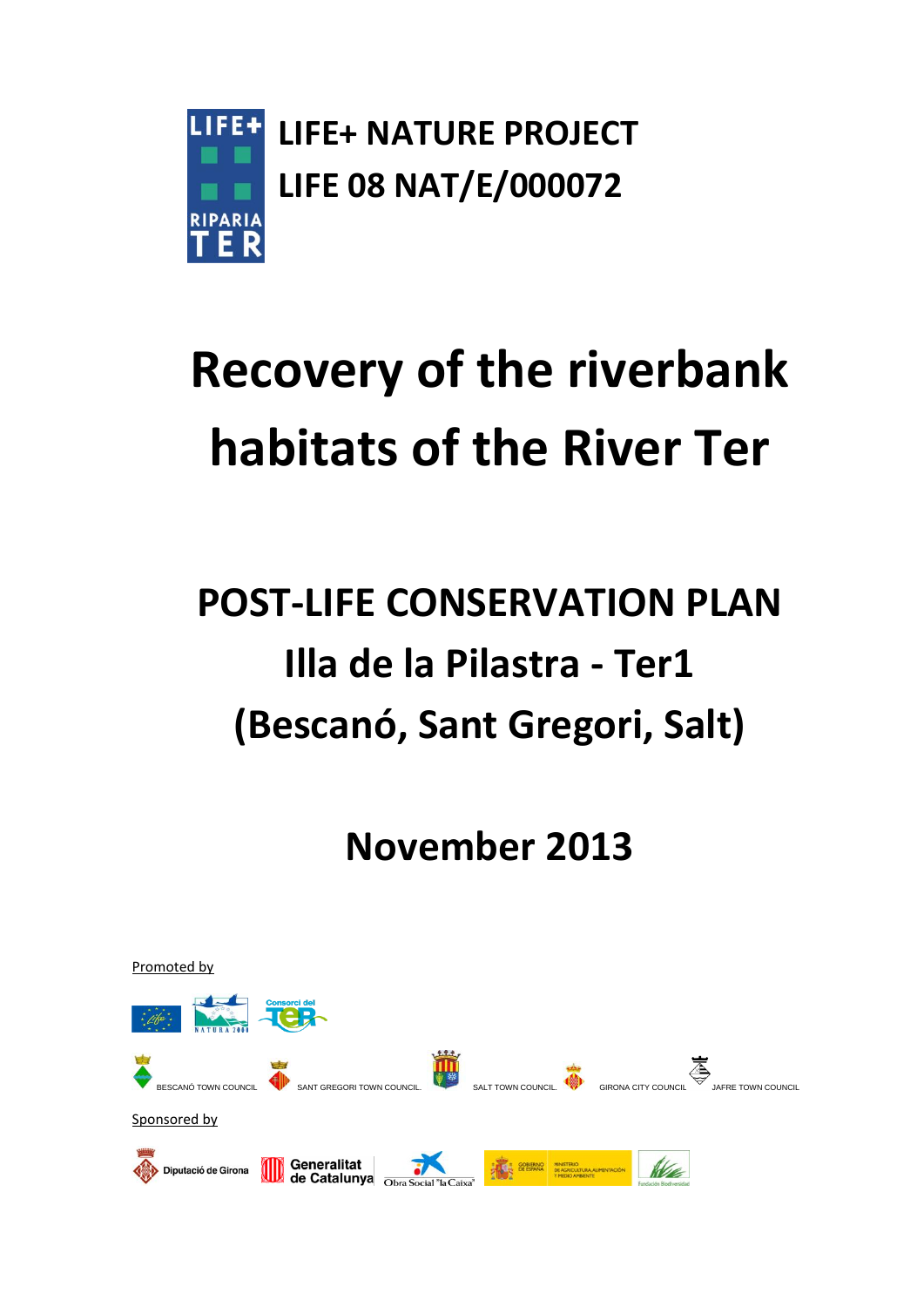| MANAGEMENT DIRECTIVES FOR THE AREAS IN THE NATURA 2000 NETWORK: 8 |  |
|-------------------------------------------------------------------|--|
|                                                                   |  |
|                                                                   |  |
| Appendix: PROPOSAL TO REGULATE ACCESS TO ILLA DE LA PILASTRA  18  |  |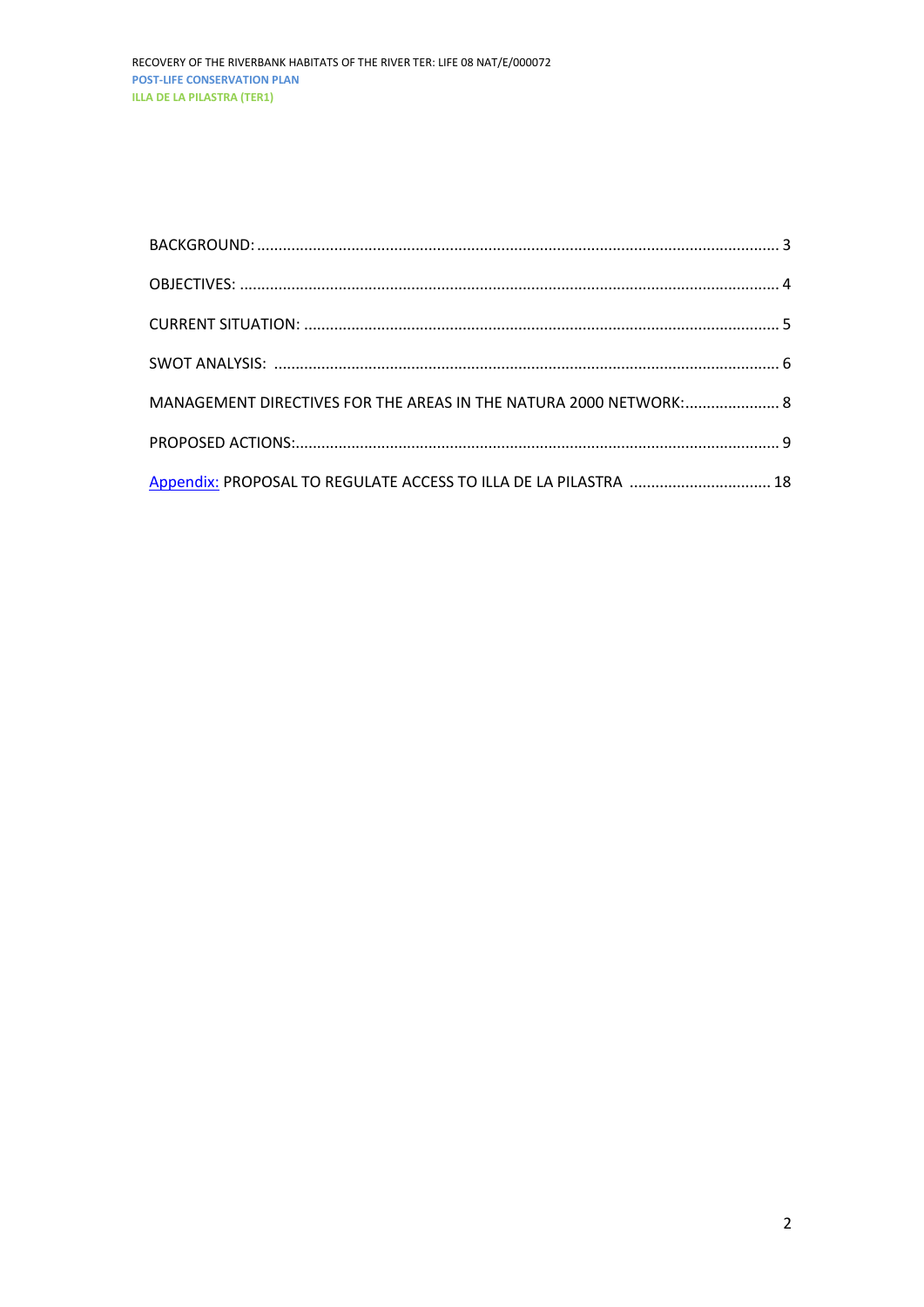## <span id="page-2-0"></span>**BACKGROUND:**

The LIFE+ NATURE Project "Recovery of the riverbank habitats of the River Ter" (Riparia-Ter) project has been carried out from 2010-2013 by the Ter Consortium in four areas of action in the mid and lower stretches of the Ter included in the Natura 2000 Network (specifically "Baix Ter Riverbanks"). This project has been carried out in the territorial areas of Bescanó, Sant Gregori, Salt, Girona and Jafre, whose municipal councils have actively cooperated with the project.

The main aim of the project has been to recover riverbank habitats on the River Ter, particularly: alder groves (91E0\*), willow and white poplar gallery woodland (92A0) and temporary Mediterranean lagoons ( 3170\*). The project also provided for the organisation and control of access to the areas of action to prevent the degradation of these habitats. In addition, many activities were carried out to publicise and inform the public of the rich natural heritage of the River Ter.

Work was done through the project to improve the riverbank woodland. Actions were carried out on invasive plant species, making an in-depth study of the most effective methods for managing and controlling them. Public use actions were carried out to organise the accesses and prevent the degradation of these most vulnerable habitats, publicising those in the least vulnerable areas. Many activities were organised (visits, an exhibition, bird ringing...) to raise awareness and publicise the natural values of these areas.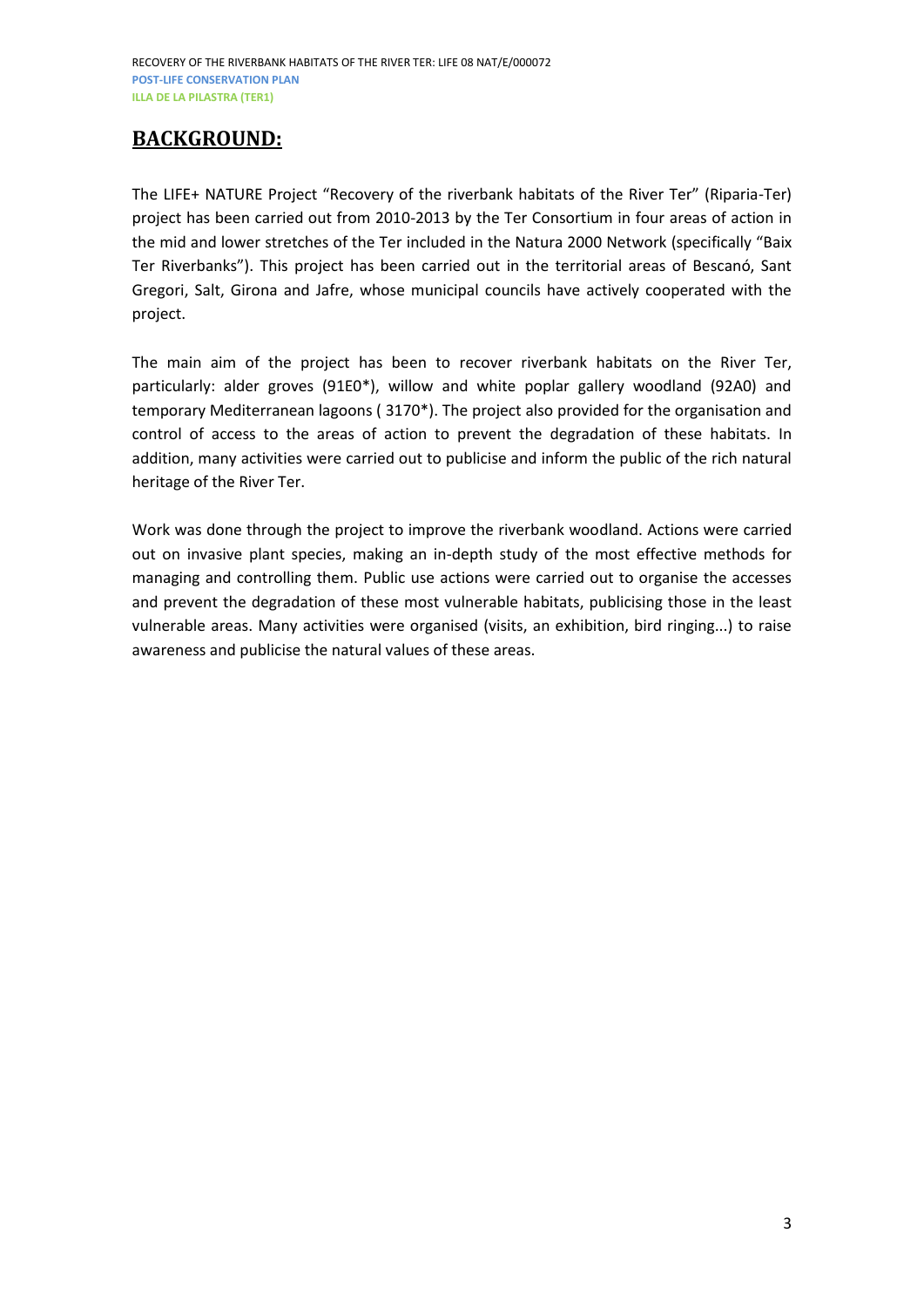### <span id="page-3-0"></span>**OBJECTIVES:**

In order to ensure the maintenance of the actions carried out over the next few years and in the future, it is intended to approve this Post-LIFE Conservation Plan, which includes the actions that must continue to be carried out to ensure proper management of these areas, making it possible to continue the tasks carried out during the four years of the project LIFE 08 NAT/E/000072.

It must be taken into account that a large part of the actions carried out require a certain level of maintenance over the years, especially in the early "Post-LIFE project years", as they are actions directly linked to improving the riverbank woodland. Firstly, the elimination of foreign species needs to be overseen to ensure its continuity until the riverbank woodland can develop for itself without regrowth from removed stumps or new saplings. The reed removed could still have more colonisation nuclei, despite the repeated aggressive action to reduce its presence. The newly created ponds must also be kept in good condition (bank slopes, shade, colonising plants, cleaning, etc.), especially if there is severe flooding on the river during their early years in operation. Finally, the routes, signing, boards, viewpoints and other elements created to encourage public use must be maintained in the best possible condition for their function: to bring the public to the recovered natural areas so that they become centres for active education and increased environmental awareness.

The four areas of action form part of the Natura 2000 Network, specifically the "Lower Ter Riverbanks" area (ES5120011). This is designated as an area of continental waters. These areas have no other specific protection system with an allocated management body. However, they are publicly owned areas, so it is viable to ensure their proper management in the future with the participation and goodwill of the different public authorities making up the project. That is why this Post-LIFE Conservation Plan includes the involvement of the municipal councils and the Ter Consortium in order to ensure proper future management.

Along these lines, the involvement of the councils has specifically been shown with the commitment to make a particular effort, either in budgetary terms, through the contracting of gardening companies that carry out tasks in the public municipal sphere or through the use of teams of the councils' own employees.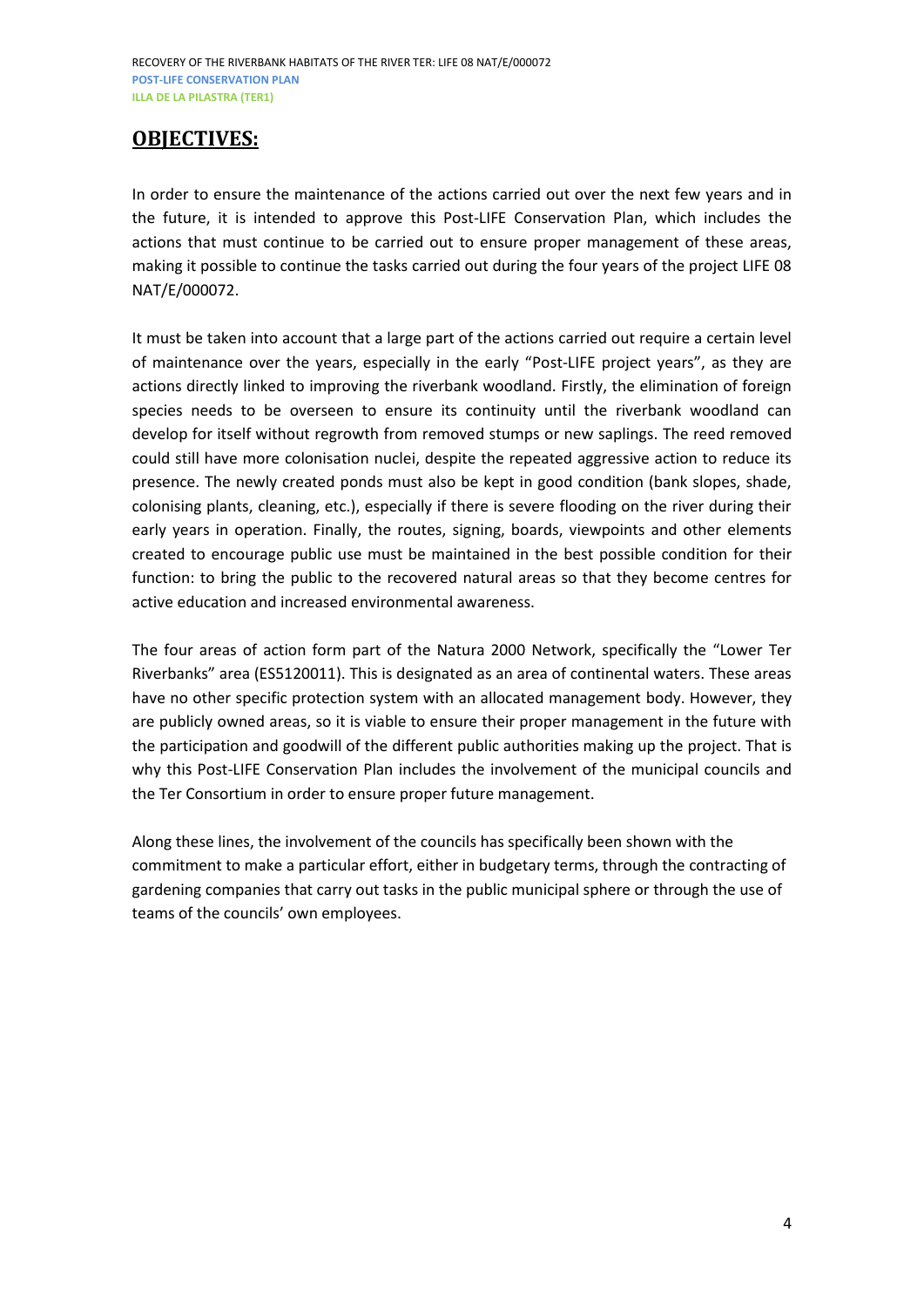### <span id="page-4-0"></span>**CURRENT SITUATION:**

At the end of autumn 2013, all the forestry work, the control of exotic species and the organisation of public use are practically finished.

Work has been carried out to improve the riverbank woodland present on the island, invasive species have been controlled in the places where there was great potential for recovering the native vegetation and the planting of riverbank trees has been carried out to strengthen the native species. Meanwhile, a route has been adapted to discover the island's natural heritage and a birdwatching hide has been installed. Access to the island has been strengthened, both from the north and from the south, where stepping stones have been installed. It now only remains to install the information and direction signs to make it easier to follow the route. Maintenance is also being carried out on these actions (planting, invasive species control, route...).

The map below shows the specific conservation actions carried out in the Illa de la Pilastra area.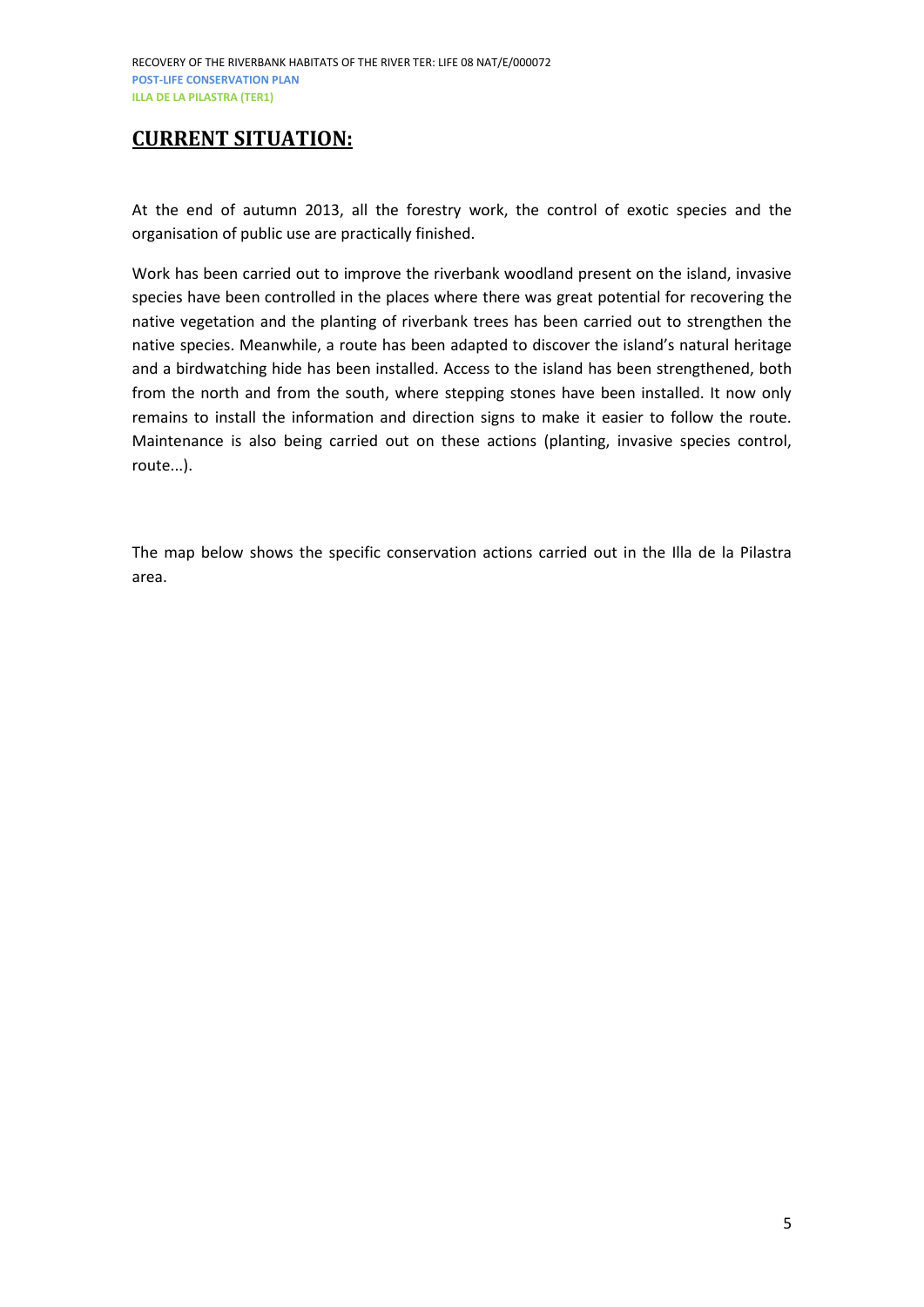<span id="page-5-0"></span>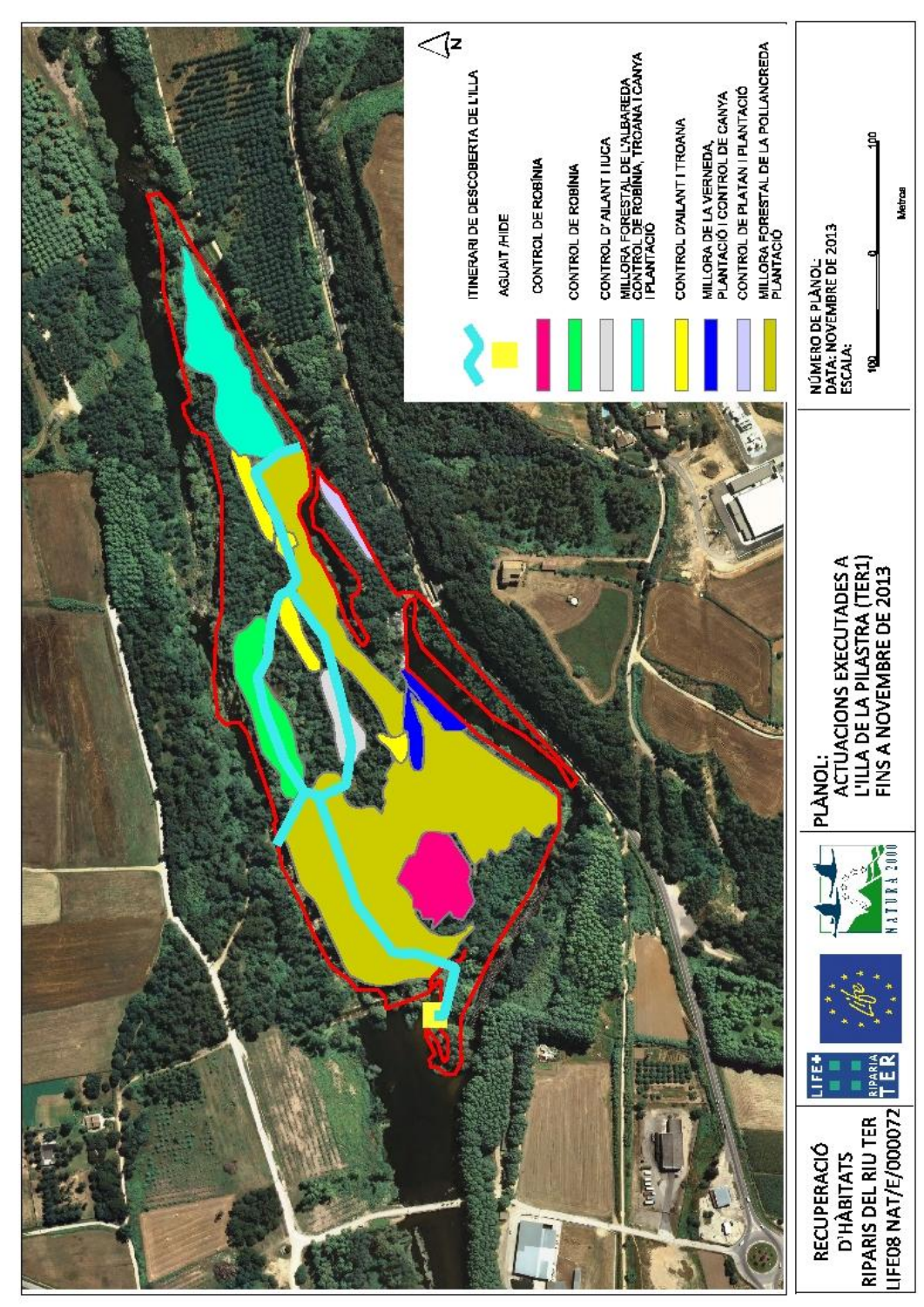## **SWOT ANALYSIS**

#### **WEAKNESSES**

\*Lack of finance from the organisations involved.

\*Uncontrolled public use in some areas or massive crowds participating in some activities.

\*Smaller sources of finance for nature projects and more competition for existing resources.

\*There are natural factors (soil, climate, etc.) that make the results of chemical treatments vary, which mean the results are not the same everywhere.

#### **THREATS**

\*Lack of specific political agenda concerning nature at high-level institutions.

\*Lack of environmental criteria in the management of the water of the Ter and water spillages.

\*Proliferation of new invasive species.

\*Infrastructures that could affect the area.

#### **STRENGTHS**

\*High level of public interest in the activities to publicise the area.

\*Better knowledge of the control of invasive species makes the treatments more effective.

\*Involvement of the competent administrations in the project, both the municipal councils and ACA and the Environment Department, and predisposition to continue working together.

## **OPPORTUNITIES**

\* \*Great potential for recovering the riverbank communities and their rapid response to disturbances.

\*The Natura 2000 areas are priority action areas and will increasingly be so for European Union finance instruments.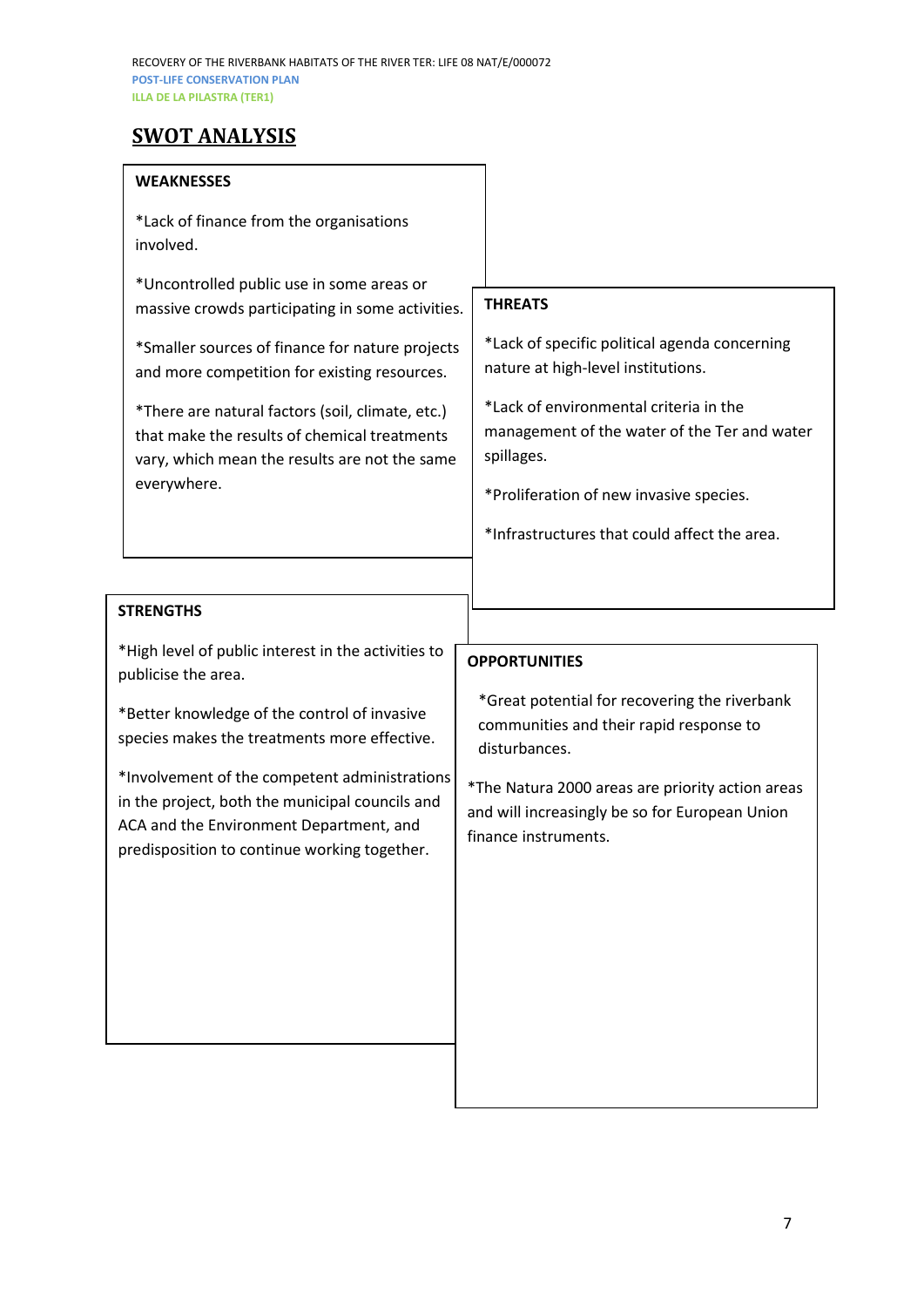# <span id="page-7-0"></span>**MANAGEMENT DIRECTIVES FOR THE AREAS IN THE NATURA 2000 NETWORK:**

In 2006 the Catalan Government approved the Catalan Natura 2000 Network proposal. In appendix 8, the Government Agreement 112/2006 approving it includes the document with the Directives for the management of Natura 2000 areas. This document defines the directives for the management of the areas in the Natura 2000 Network, which have been grouped into eight types of management. They include general management requirements specific to each type of area and specific for certain important elements.

In the case that concerns us, the type of area is continental waters. The management directives can be consulted at this link:

[http://www20.gencat.cat/docs/dmah/Home/Ambits%20dactuacio/Medi%20natural/Espais%2](http://www20.gencat.cat/docs/dmah/Home/Ambits%20dactuacio/Medi%20natural/Espais%20naturals/Espais%20naturals%20protegits/La%20planificacio%20dels%20espais%20naturals%20protegits/Xarxa%20Natura%202000/Xarxa%20Natura%202000%20a%20Catalunya/Documents/directrius_gestio.pdf) [0naturals/Espais%20naturals%20protegits/La%20planificacio%20dels%20espais%20naturals%2](http://www20.gencat.cat/docs/dmah/Home/Ambits%20dactuacio/Medi%20natural/Espais%20naturals/Espais%20naturals%20protegits/La%20planificacio%20dels%20espais%20naturals%20protegits/Xarxa%20Natura%202000/Xarxa%20Natura%202000%20a%20Catalunya/Documents/directrius_gestio.pdf) [0protegits/Xarxa%20Natura%202000/Xarxa%20Natura%202000%20a%20Catalunya/Documen](http://www20.gencat.cat/docs/dmah/Home/Ambits%20dactuacio/Medi%20natural/Espais%20naturals/Espais%20naturals%20protegits/La%20planificacio%20dels%20espais%20naturals%20protegits/Xarxa%20Natura%202000/Xarxa%20Natura%202000%20a%20Catalunya/Documents/directrius_gestio.pdf) [ts/directrius\\_gestio.pdf](http://www20.gencat.cat/docs/dmah/Home/Ambits%20dactuacio/Medi%20natural/Espais%20naturals/Espais%20naturals%20protegits/La%20planificacio%20dels%20espais%20naturals%20protegits/Xarxa%20Natura%202000/Xarxa%20Natura%202000%20a%20Catalunya/Documents/directrius_gestio.pdf)

Management measures deriving from the inclusion of an area in the Natura 2000 Network.

#### MANAGEMENT

• Instruments mobilised with the establishment of Natura 2000 include management plans, species and habitat conservation plans, monitoring and observation of the state of conservation of biodiversity and the restoration of the most threatened habitats.

#### ASSESSMENT

• The environmental monitoring of the plans and projects in the network's areas is intended to ensure that their ecological coherence is maintained and that they meet their conservation objectives.

#### PARTICIPATION

• The involvement of a large number of interested sectors (local administrations, foundations, land custody bodies, consortiums, farming organisations...) in the management should make Natura 2000 management a major joint objective of society through participation, dialogue and consensus.

#### COMPATIBLE USES

• The uses and activities of Natura 2000 areas continue to be developed normally, in some cases with more opportunities for progress. The integration of Natura 2000 into the Plan for Areas of Natural Interest also ensures the application of Catalonia's own regulatory framework.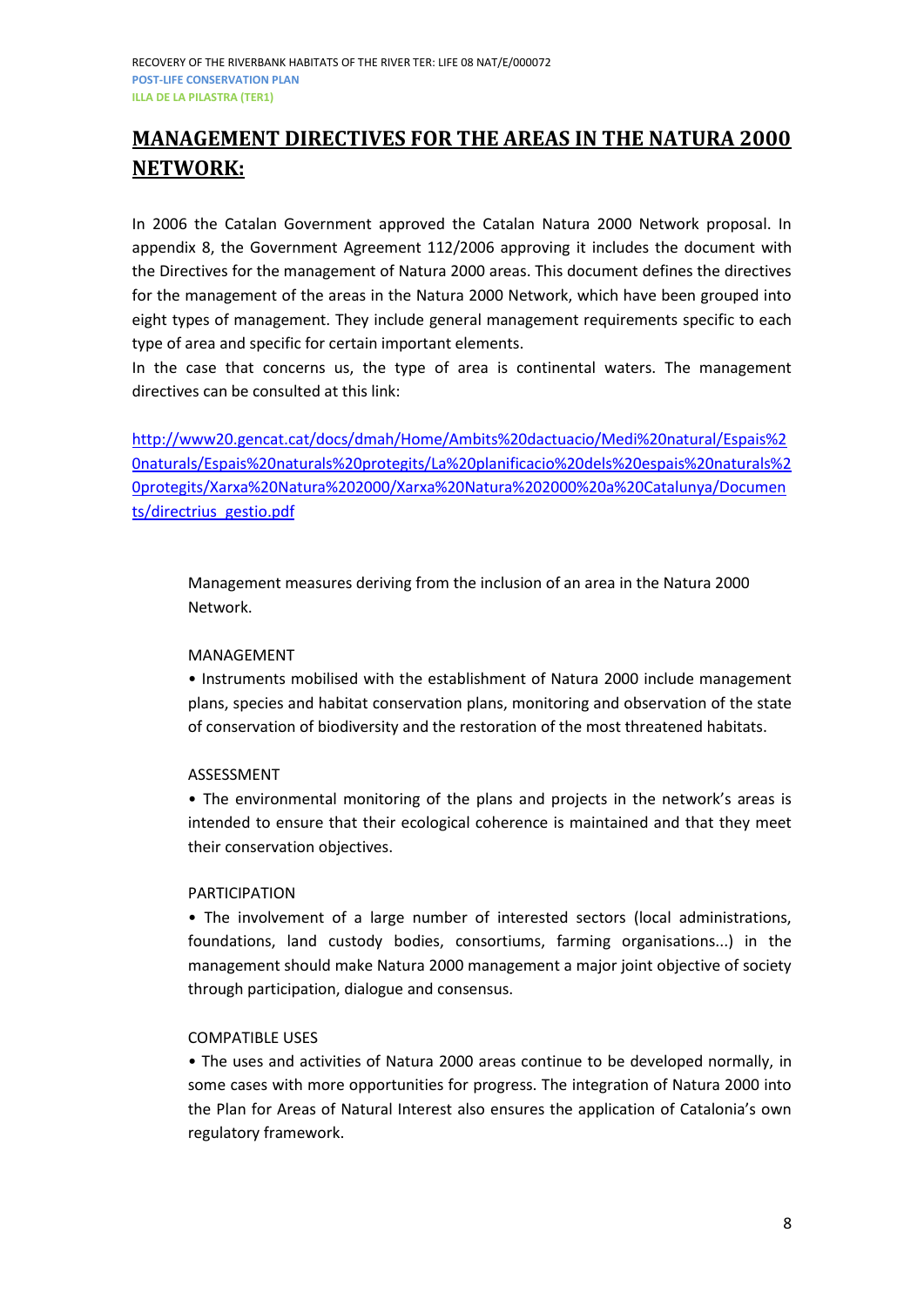# **PROPOSED ACTIONS:**

<span id="page-8-0"></span>

| <b>PROPOSED ACTIONS</b>                                                            | <b>PRIORITY</b> | <b>RESPONSIBLE FOR</b><br><b>IMPLEMENTATION</b>                                                                                                        | <b>COSTS</b>                                  | <b>SOURCES OF</b><br><b>FINANCE</b> | <b>NOTES</b>                                                                                                                                                                                                                                                                                                    |
|------------------------------------------------------------------------------------|-----------------|--------------------------------------------------------------------------------------------------------------------------------------------------------|-----------------------------------------------|-------------------------------------|-----------------------------------------------------------------------------------------------------------------------------------------------------------------------------------------------------------------------------------------------------------------------------------------------------------------|
| <b>ADMINISTRATIVE TASKS:</b>                                                       |                 |                                                                                                                                                        |                                               |                                     |                                                                                                                                                                                                                                                                                                                 |
| <b>ADMINISTRATIVE</b><br><b>COORDINATION BETWEEN THE</b><br><b>AGENTS INVOLVED</b> | NECESSARY       | <b>Ter Consortium</b><br>Bescanó, Sant<br>Gregori and Salt<br><b>Town Councils</b><br>Government of<br>Catalonia: ACA and<br>Environment<br>Department | Staff from the<br>administrations<br>involved |                                     | The executive committees have made it possible to<br>develop the project by getting all the agents involved to<br>agree, taking into account the points of view and criteria<br>of the different administrations. This dynamic has been<br>positive and has made it possible to resolve difficulties<br>easily. |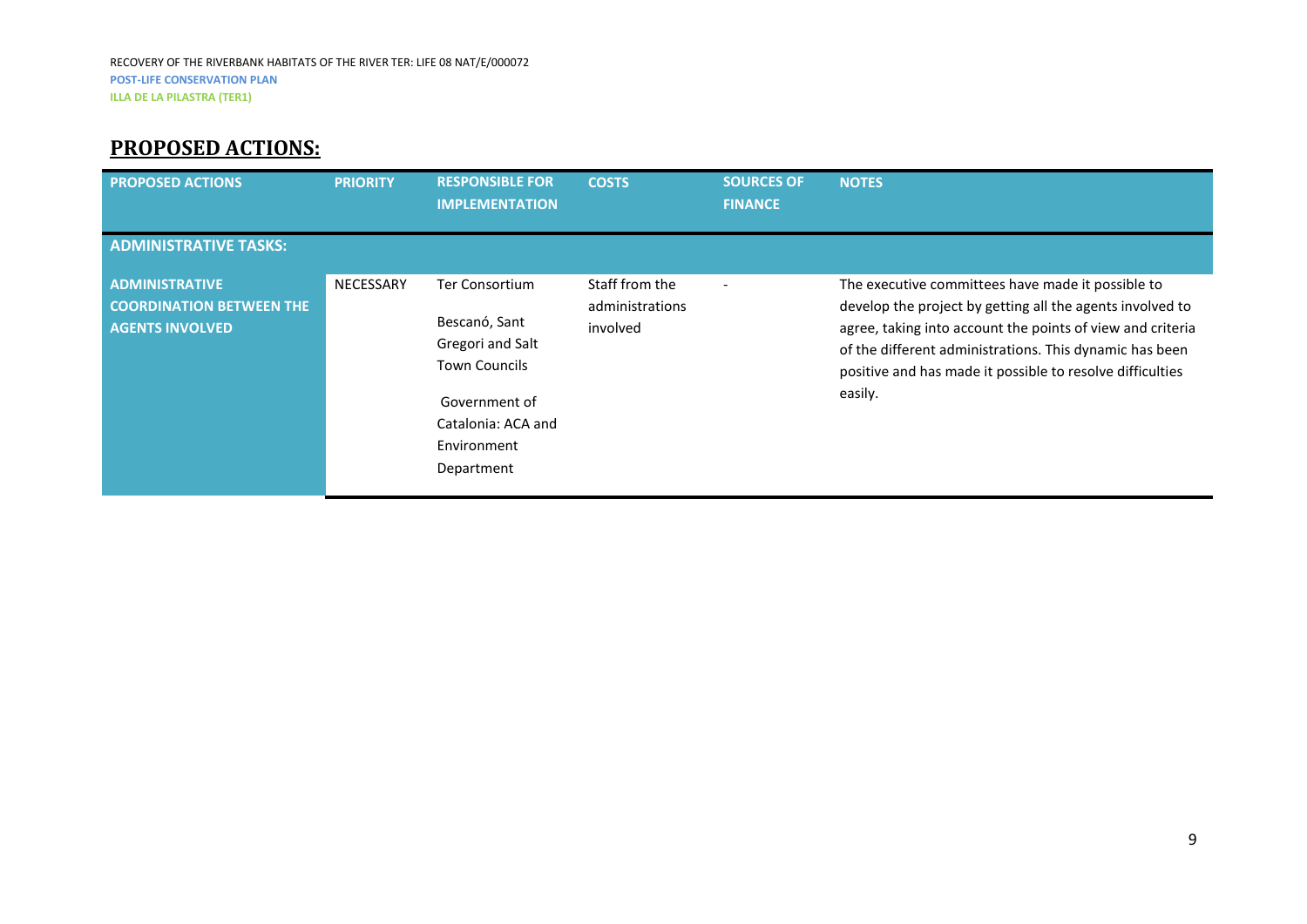| <b>PROPOSED ACTIONS</b>                                                     | <b>PRIORITY</b>  | <b>RESPONSIBLE FOR</b><br><b>IMPLEMENTATION</b>                                                                           | <b>COSTS</b>                                  | <b>SOURCES OF</b><br><b>FINANCE</b> | <b>NOTES</b>                                                                                                                                                                                                                                                                                                                                                                                                                                                                                                                                                                                                                                                                             |
|-----------------------------------------------------------------------------|------------------|---------------------------------------------------------------------------------------------------------------------------|-----------------------------------------------|-------------------------------------|------------------------------------------------------------------------------------------------------------------------------------------------------------------------------------------------------------------------------------------------------------------------------------------------------------------------------------------------------------------------------------------------------------------------------------------------------------------------------------------------------------------------------------------------------------------------------------------------------------------------------------------------------------------------------------------|
| <b>DESIGNATION OF ILLA DE LA</b><br>PILASTRA AS A WILDLIFE<br><b>REFUGE</b> | <b>NECESSARY</b> | <b>Ter Consortium</b><br>Bescanó Town<br>Council (landowner)<br>Environment<br>Department<br>(Government of<br>Catalonia) | Staff from the<br>administrations<br>involved |                                     | Once the project has been completed, the procedure for<br>having these places designated as a Wildlife Refuge will<br>begin. The application must be drawn up by Bescanó<br>Town Council (landowner) following the provisions of<br>LEGISLATIVE DECREE 2/2008, dated 15 April, approving<br>the reformed text of the Animal Protection Act.<br>The Ter Consortium will speed up the processing of the<br>application which Bescanó Town Council will send to the<br>Environment Department (Government of Catalonia).<br>Once the wildlife refuge declaration has been approved,<br>any hunting or animal capture activity will be prohibited<br>in the area declared a wildlife refuge. |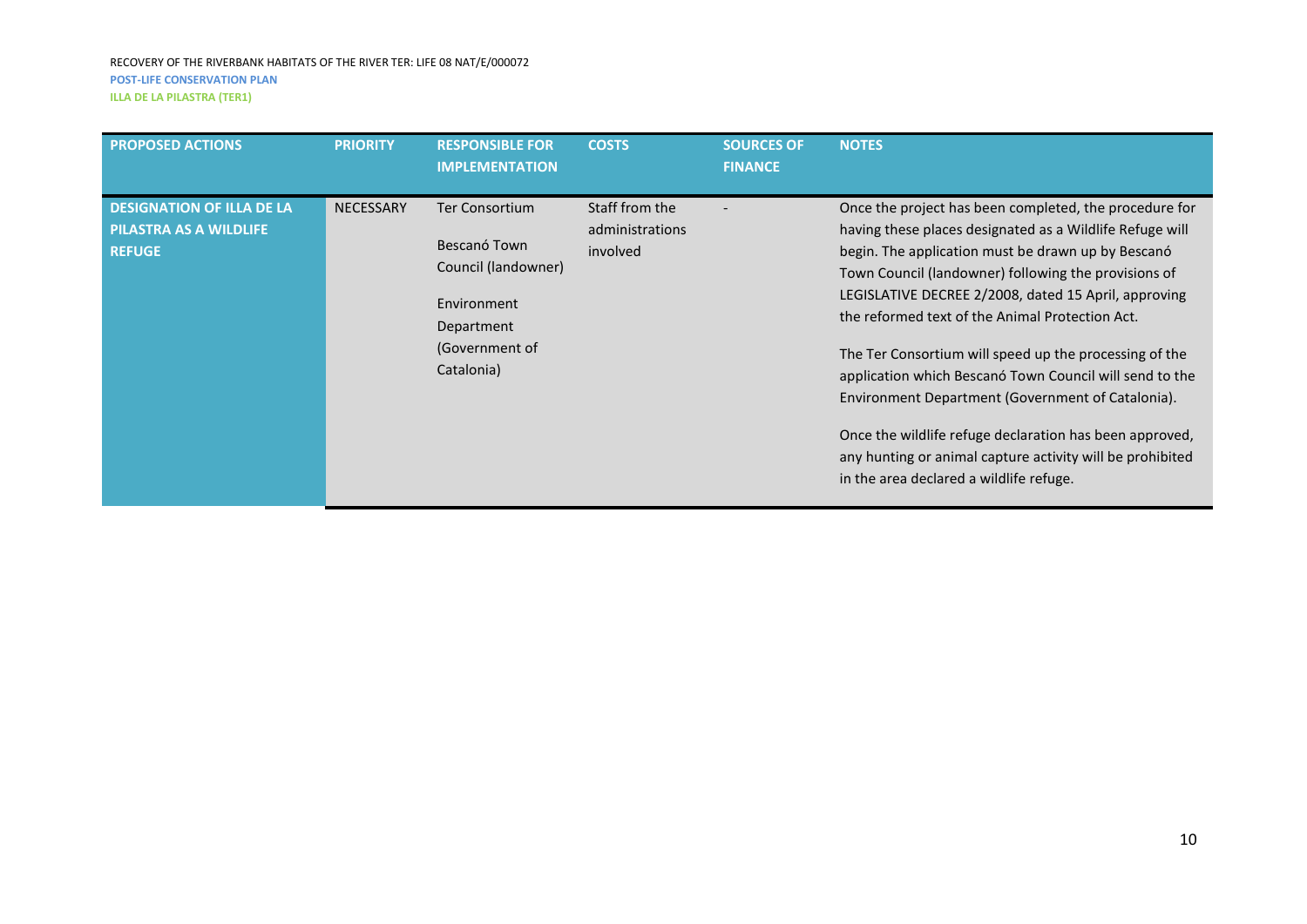| <b>PROPOSED ACTIONS</b>                                                           | <b>PRIORITY</b>  | <b>RESPONSIBLE FOR</b><br><b>IMPLEMENTATION</b>            | <b>COSTS</b>                         | <b>SOURCES OF</b><br><b>FINANCE</b>        | <b>NOTES</b>                                                                                                                                                                                                                                                                                                                                                                                                                                                                            |
|-----------------------------------------------------------------------------------|------------------|------------------------------------------------------------|--------------------------------------|--------------------------------------------|-----------------------------------------------------------------------------------------------------------------------------------------------------------------------------------------------------------------------------------------------------------------------------------------------------------------------------------------------------------------------------------------------------------------------------------------------------------------------------------------|
| <b>SEARCH FOR FINANCE TO</b><br><b>IMPLEMENT THE PROPOSED</b><br><b>ACTIONS</b>   | <b>CRITICAL</b>  | <b>Ter Consortium</b>                                      | <b>Ter Consortium</b><br>staff       |                                            | The current economic situation means the resources<br>needed for carrying out all the actions proposed in this<br>Post-LIFE Conservation Plan are not available. For this<br>reason it is vitally important to be able to have<br>alternative finance and/or resources to be able to carry<br>them out.                                                                                                                                                                                 |
|                                                                                   |                  |                                                            |                                      |                                            | Every year the Government of Catalonia invites bids for<br>lines of specific aid for conservation and restoration<br>projects, for public use of areas and for publicity and<br>interpretation in the network's areas. In addition, Natura<br>2000 is becoming a priority criterion for aid for<br>sustainable forest management, among other things.<br>There are also other annual bidding processes that must<br>be exploited, such as the Fundación Biodiversidad, the<br><b>EU</b> |
| <b>HABITAT MAINTENANCE ACTIONS</b>                                                |                  |                                                            |                                      |                                            |                                                                                                                                                                                                                                                                                                                                                                                                                                                                                         |
| <b>MAINTENANCE OF RIVERBANK</b><br><b>WOODLAND IMPROVEMENT</b><br><b>ACTIONS.</b> | <b>IMPORTANT</b> | <b>Ter Consortium</b><br>Bescanó, Sant<br>Gregori and Salt | Outside<br>assistance:<br>It must be | Aid from the<br>Government of<br>Catalonia | Forestry improvements were carried out on Illa de la<br>Pilastra both in the alder grove area following the<br>wetland to the lock and the groves of white and black<br>nonlar. These actions must he evaluated after a time and                                                                                                                                                                                                                                                        |

evaluated after a

time

Town Councils

poplar. These actions must be evaluated after a time and the relevant actions taken to ensure the existence of vigorous, well-structured woodland hosting the richest and most diverse community of flora and fauna possible.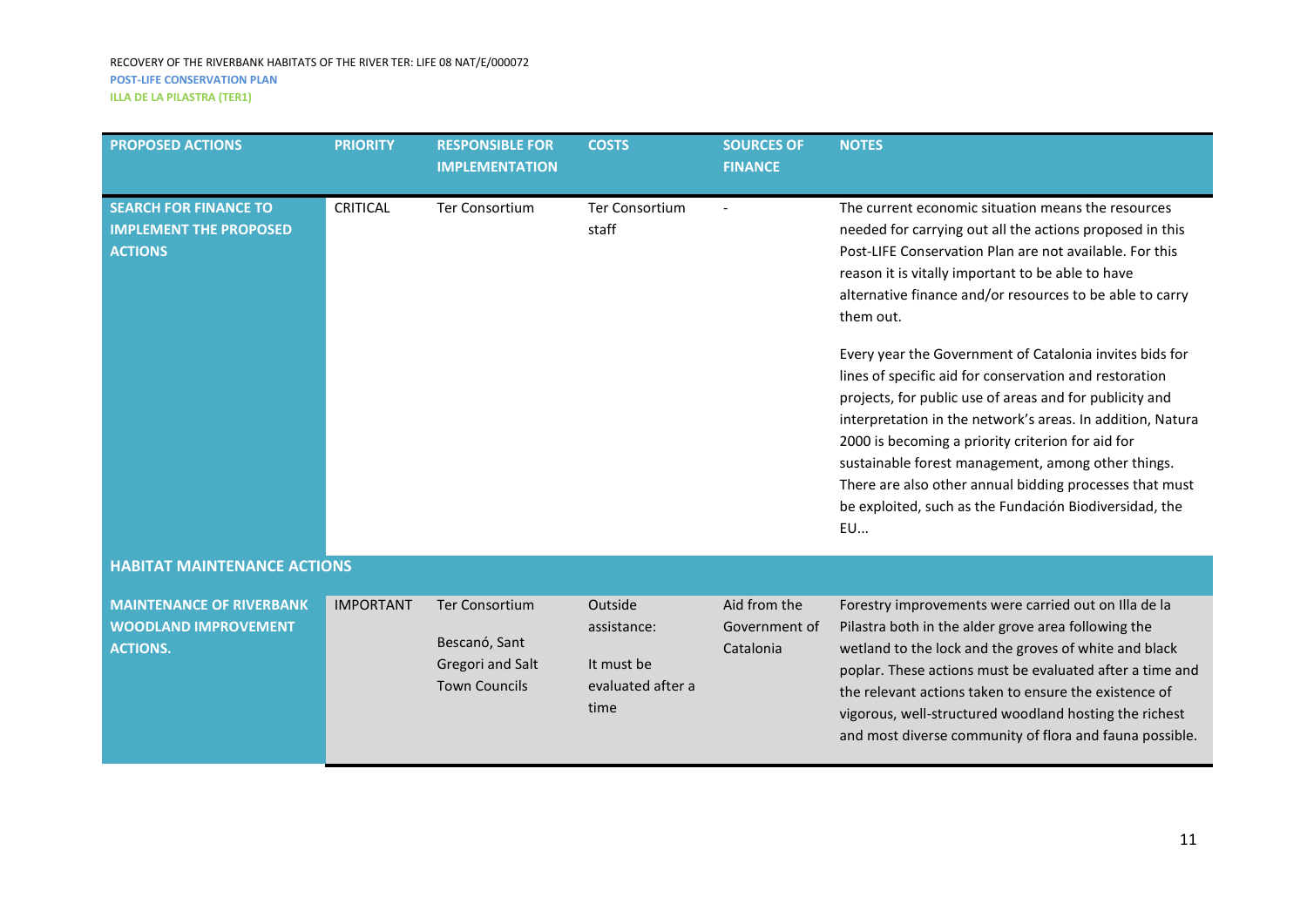| <b>PROPOSED ACTIONS</b>                                                                                                                                                                                                                                                                                                                                                                      | <b>PRIORITY</b> | <b>RESPONSIBLE FOR</b><br><b>IMPLEMENTATION</b> | <b>COSTS</b>                                                                                      | <b>SOURCES OF</b><br><b>FINANCE</b>                                                                  | <b>NOTES</b>                                                                                                                                                                                                                                                                 |
|----------------------------------------------------------------------------------------------------------------------------------------------------------------------------------------------------------------------------------------------------------------------------------------------------------------------------------------------------------------------------------------------|-----------------|-------------------------------------------------|---------------------------------------------------------------------------------------------------|------------------------------------------------------------------------------------------------------|------------------------------------------------------------------------------------------------------------------------------------------------------------------------------------------------------------------------------------------------------------------------------|
| <b>MAINTENANCE OF ACTIONS TO</b><br><b>CONTROL INVASIVE SPECIES:</b><br><b>Chemical control of the</b><br>regrowth of tree of heaven,<br>black locust and glossy privet,<br>especially in the most sensitive<br>areas, the alder grove (pond)<br>and the willow grove in the<br>north of the island, as well as<br>the eastern point of the island<br>and the elm grove area to the<br>west. | NECESSARY       | Ter Consortium                                  | Outside<br>assistance:<br>€3,000 2014<br>€2,500 2015<br>€2,000 2016<br>€1,000 2017<br>€1,000 2018 | Aid from the<br>Government of<br>Catalonia<br>EU aid<br>Miscellaneous<br>aid<br>Private<br>companies | Over the next few years it is likely to be necessary to<br>carry out a degree of control of exotic vegetation, either<br>because there will be some regrowth or because the seed<br>bank will continue to be active. These actions are likely to<br>decrease over the years. |
| <b>MAINTENANCE OF THE</b><br><b>PLANTATIONS CREATED</b>                                                                                                                                                                                                                                                                                                                                      | NECESSARY       | <b>Ter Consortium</b>                           | Outside<br>assistance:<br>€3,000 2014<br>€2,000 2015                                              | Aid from the<br>Government of<br>Catalonia<br>EU aid<br>Miscellaneous<br>aid<br>Private<br>companies | During the early years of the plantations it is important to<br>carry out brushwood clearance, watering and<br>maintenance to ensure their vitality. It is proposed to<br>carry out these actions over the next 2 years.                                                     |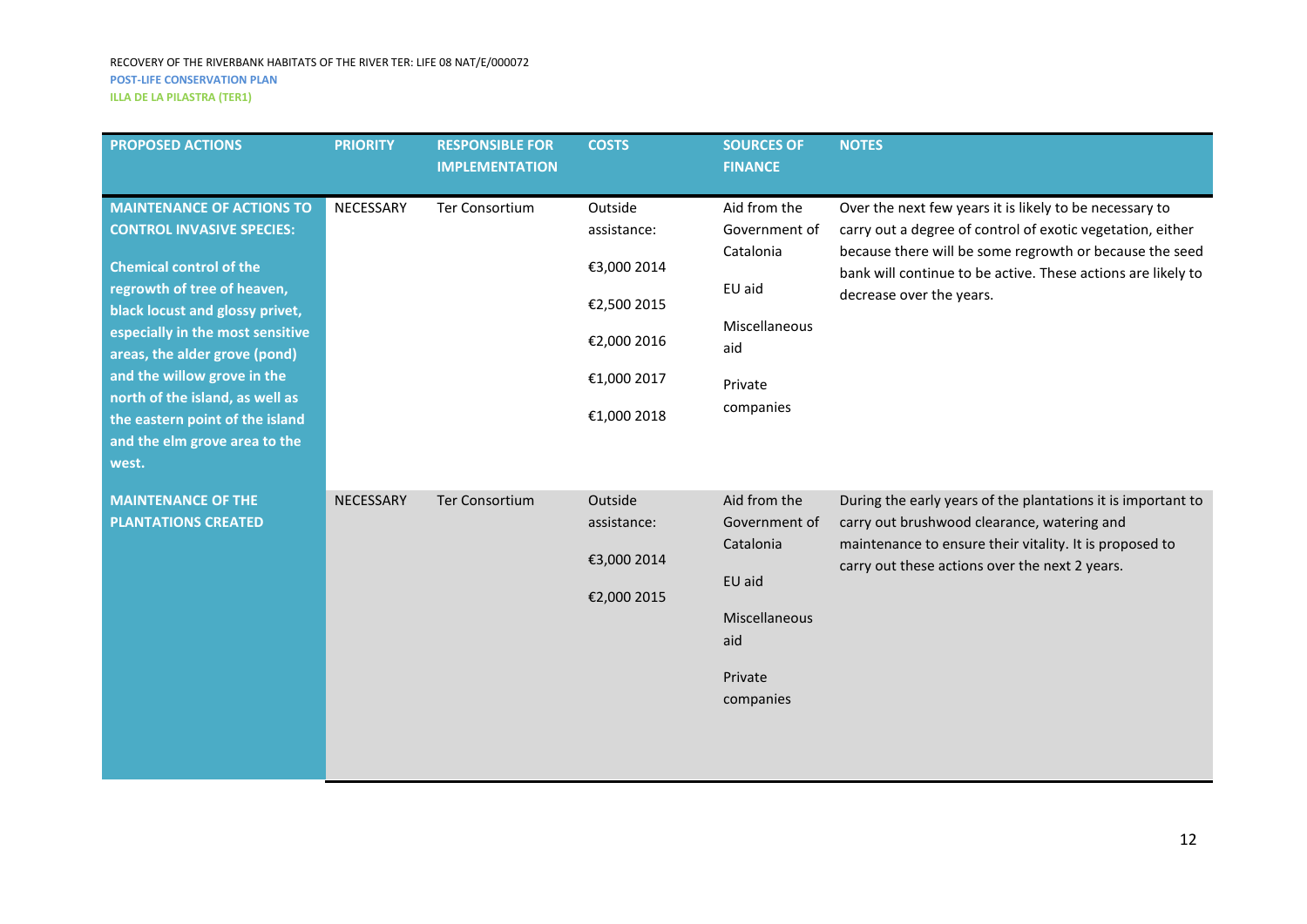#### RECOVERY OF THE RIVERBANK HABITATS OF THE RIVER TER: LIFE 08 NAT/E/000072 **POST-LIFE CONSERVATION PLAN**

**ILLA DE LA PILASTRA (TER1)**

| <b>PROPOSED ACTIONS</b>                                                                                                   | <b>PRIORITY</b>                  | <b>RESPONSIBLE FOR</b><br><b>IMPLEMENTATION</b>                       | <b>COSTS</b>                                   | <b>SOURCES OF</b><br><b>FINANCE</b>                 | <b>NOTES</b>                                                                                                                                                                                                                                                                                                               |  |  |  |  |
|---------------------------------------------------------------------------------------------------------------------------|----------------------------------|-----------------------------------------------------------------------|------------------------------------------------|-----------------------------------------------------|----------------------------------------------------------------------------------------------------------------------------------------------------------------------------------------------------------------------------------------------------------------------------------------------------------------------------|--|--|--|--|
|                                                                                                                           | <b>MANAGEMENT OF PUBLIC USE:</b> |                                                                       |                                                |                                                     |                                                                                                                                                                                                                                                                                                                            |  |  |  |  |
| <b>Maintenance of the Illa de la</b><br>Pilastra discovery route                                                          | <b>CRITICAL</b>                  | <b>Ter Consortium</b><br>Bescanó and Sant<br>Gregori Town<br>Councils |                                                | Bescanó and<br>Sant Gregori<br><b>Town Councils</b> | A lack of maintenance of the infrastructures created<br>during the implementation of the RIPARIA-TER project<br>could be seen by the local population as a lack of will to<br>continue development<br>It is an area that requires maintenance as the vegetation<br>grows exuberantly because plenty of water is available. |  |  |  |  |
| <b>Brushwood clearance</b><br>(3/4 a year)                                                                                |                                  |                                                                       | Municipal team<br>staff or<br>€4,500/year (AE) |                                                     | The path surface will require more than an annual check<br>particularly if there are floods.                                                                                                                                                                                                                               |  |  |  |  |
| <b>Path surface maintenance</b>                                                                                           |                                  |                                                                       | Outside<br>assistance:                         |                                                     | Maintaining the route in good condition will allow visitors<br>to take care of the area and discover its values by<br>following the indications of the panels and direction                                                                                                                                                |  |  |  |  |
| (1 a year; if there are floods it<br>will need to be done more<br>often)                                                  |                                  |                                                                       | €1,750/year                                    |                                                     | signs.<br>An agreement will be signed with Bescanó Town Council<br>to receive finance to carry out these tasks.                                                                                                                                                                                                            |  |  |  |  |
| <b>Maintenance of signs and items</b><br>installed for public use (hide)<br>(in the case of flooding and/or<br>vandalism) |                                  |                                                                       | Depending on the<br>state of<br>conservation   |                                                     | Sant Gregori Town Council will make its team of<br>municipal workers available to the Ter Consortium for<br>carrying out certain tasks, like brushwood clearance, sign<br>maintenance                                                                                                                                      |  |  |  |  |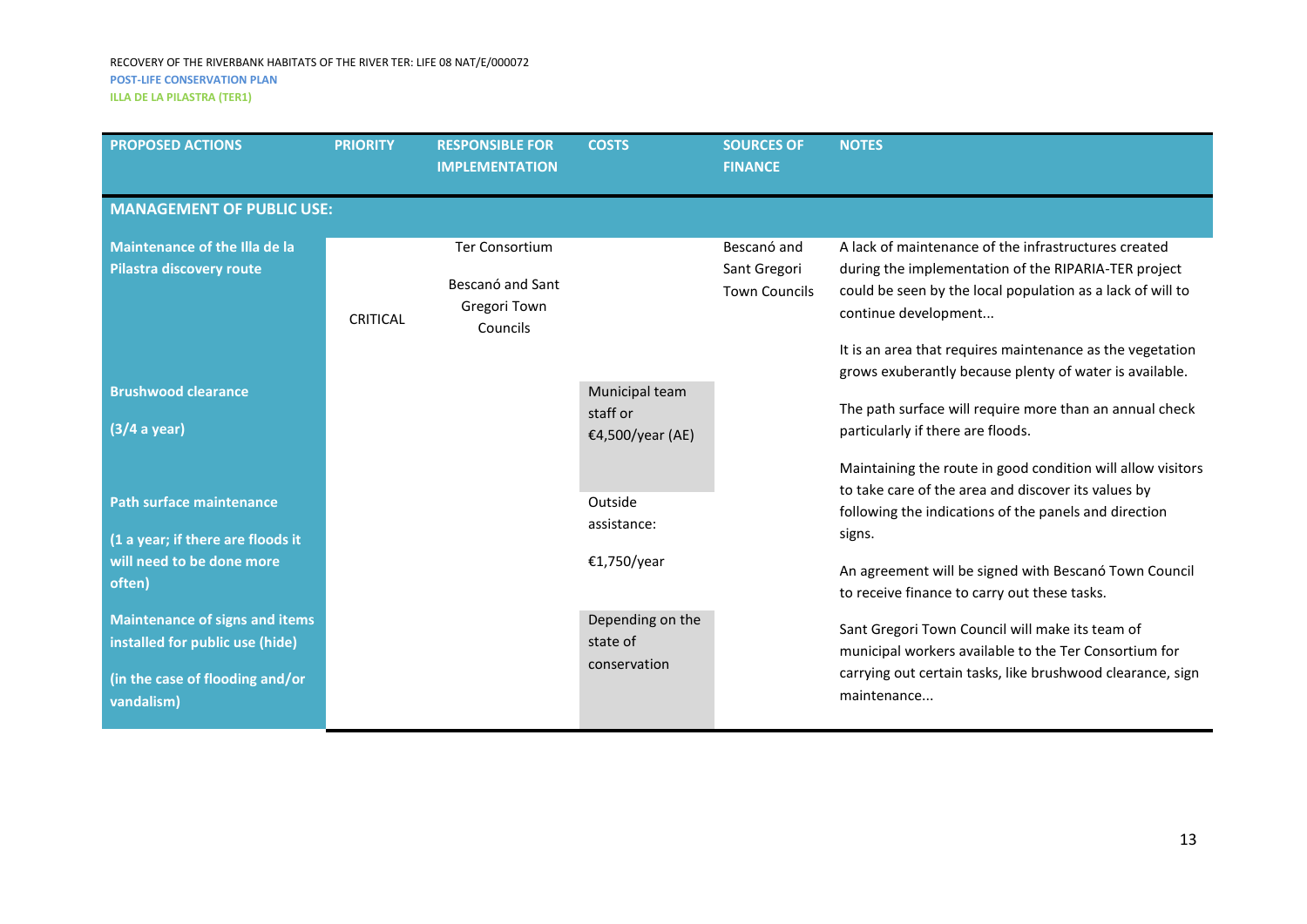| <b>PROPOSED ACTIONS</b>                                                                     | <b>PRIORITY</b>  | <b>RESPONSIBLE FOR</b><br><b>IMPLEMENTATION</b>                                                                                         | <b>COSTS</b>                                  | <b>SOURCES OF</b><br><b>FINANCE</b>                 | <b>NOTES</b>                                                                                                                                                                                                                                                                                                                                                                                                                                                                                                                                                                                                                                                                                                                                                                                                                  |
|---------------------------------------------------------------------------------------------|------------------|-----------------------------------------------------------------------------------------------------------------------------------------|-----------------------------------------------|-----------------------------------------------------|-------------------------------------------------------------------------------------------------------------------------------------------------------------------------------------------------------------------------------------------------------------------------------------------------------------------------------------------------------------------------------------------------------------------------------------------------------------------------------------------------------------------------------------------------------------------------------------------------------------------------------------------------------------------------------------------------------------------------------------------------------------------------------------------------------------------------------|
| <b>Maintenance of the stepping</b><br>stone access to the island in the<br>case of flooding | <b>NECESSARY</b> | Bescanó and Sant<br>Gregori Town<br>Councils                                                                                            | Mobile crane<br>hours: €95/hour               | Bescanó and<br>Sant Gregori<br><b>Town Councils</b> | In the medium term, a cyclable pedestrian river crossing<br>is planned to join the two banks and provide access to<br>the island too. The stepping stone accesses ensure access<br>to the island when the flow is low, but they do not allow<br>it when it exceeds 20-25 $m^3/s$ .                                                                                                                                                                                                                                                                                                                                                                                                                                                                                                                                            |
| <b>Control of motor vehicle access</b><br>to the island                                     | <b>CRITICAL</b>  | <b>Ter Consortium</b><br>Bescanó, Sant<br>Gregori and Salt<br><b>Town Councils</b><br>Police Force of the<br>Government of<br>Catalonia | Staff from the<br>administrations<br>involved |                                                     | Access to the island is currently controlled by wooden<br>barriers installed at both main access points. These<br>barriers can be fastened with a chain to ensure four-<br>wheeled vehicles cannot access the island without<br>authorisation. The keys are held by Bescanó, Sant Gregori<br>and Salt Town Councils A control system is proposed to<br>determine who can access the island in motor vehicles.<br>See appendix.<br>During the last few months there has been damage to the<br>barriers and indiscriminate access to the island has been<br>repeated. Over time, it will therefore be necessary to<br>discourage motor vehicle access to the island because of<br>the serious damage they can cause. It will also be<br>necessary to strengthen the dissuasive measures at the<br>points where entry continues. |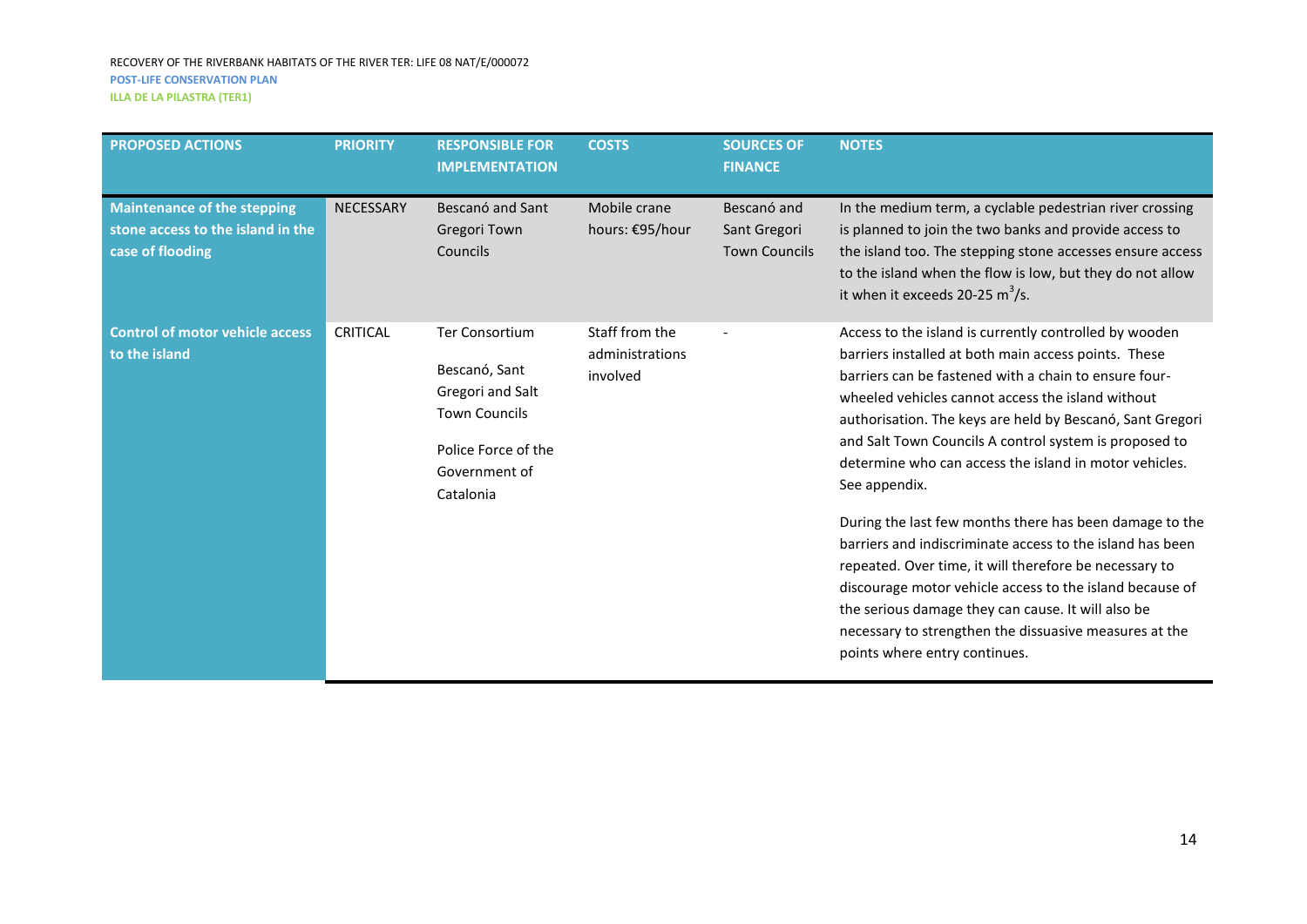| <b>PROPOSED ACTIONS</b>                                                                                                     | <b>PRIORITY</b>  | <b>RESPONSIBLE FOR</b><br><b>IMPLEMENTATION</b>                                    | <b>COSTS</b>                                                                                      | <b>SOURCES OF</b><br><b>FINANCE</b>                                          | <b>NOTES</b>                                                                                                                                                                                                                                                                                                                                                                                                                                                                                                                                    |
|-----------------------------------------------------------------------------------------------------------------------------|------------------|------------------------------------------------------------------------------------|---------------------------------------------------------------------------------------------------|------------------------------------------------------------------------------|-------------------------------------------------------------------------------------------------------------------------------------------------------------------------------------------------------------------------------------------------------------------------------------------------------------------------------------------------------------------------------------------------------------------------------------------------------------------------------------------------------------------------------------------------|
| <b>Control of the activities of the</b><br>canoe slalom course and the<br>effects of these activities on the<br>environment | <b>IMPORTANT</b> | <b>Ter Consortium</b><br>Bescanó, Sant<br>Gregori and Salt<br><b>Town Councils</b> | Staff from the<br>administrations<br>involved                                                     |                                                                              | Indiscriminate access to the island and negative effects<br>deriving from these activities (motor vehicle access, litter,<br>deterioration of habitats, damage to plantations,<br>excessive noise, indiscriminate parking) must be<br>prevented when there are activities on the slalom course.<br>Coordination with local agents in charge of the canoeing<br>slalom course (SALT Ter) to prevent human concentration<br>on the island that could negatively affect the habitats of<br>community interest and the species of interest present. |
| <b>Development of activities</b><br>aimed at the public                                                                     | <b>IMPORTANT</b> | Ter Consortium in<br>cooperation with the<br>agents from the<br>region             | Staff:<br>€2,500/year<br>Native plant<br>seedlings:<br>€350/year<br>Other materials:<br>€300/year | Aid from the<br>Government of<br>Catalonia<br>EU aid<br>Private<br>companies | Activities with schools and the general public were, in<br>general, very well received. Some schools have asked to<br>be able to repeat the tree planting experiences every<br>year. Some of the activities that can be developed every<br>year are: bird ringing; planting of native trees with<br>schoolchildren; guided tours of the area, etc.                                                                                                                                                                                              |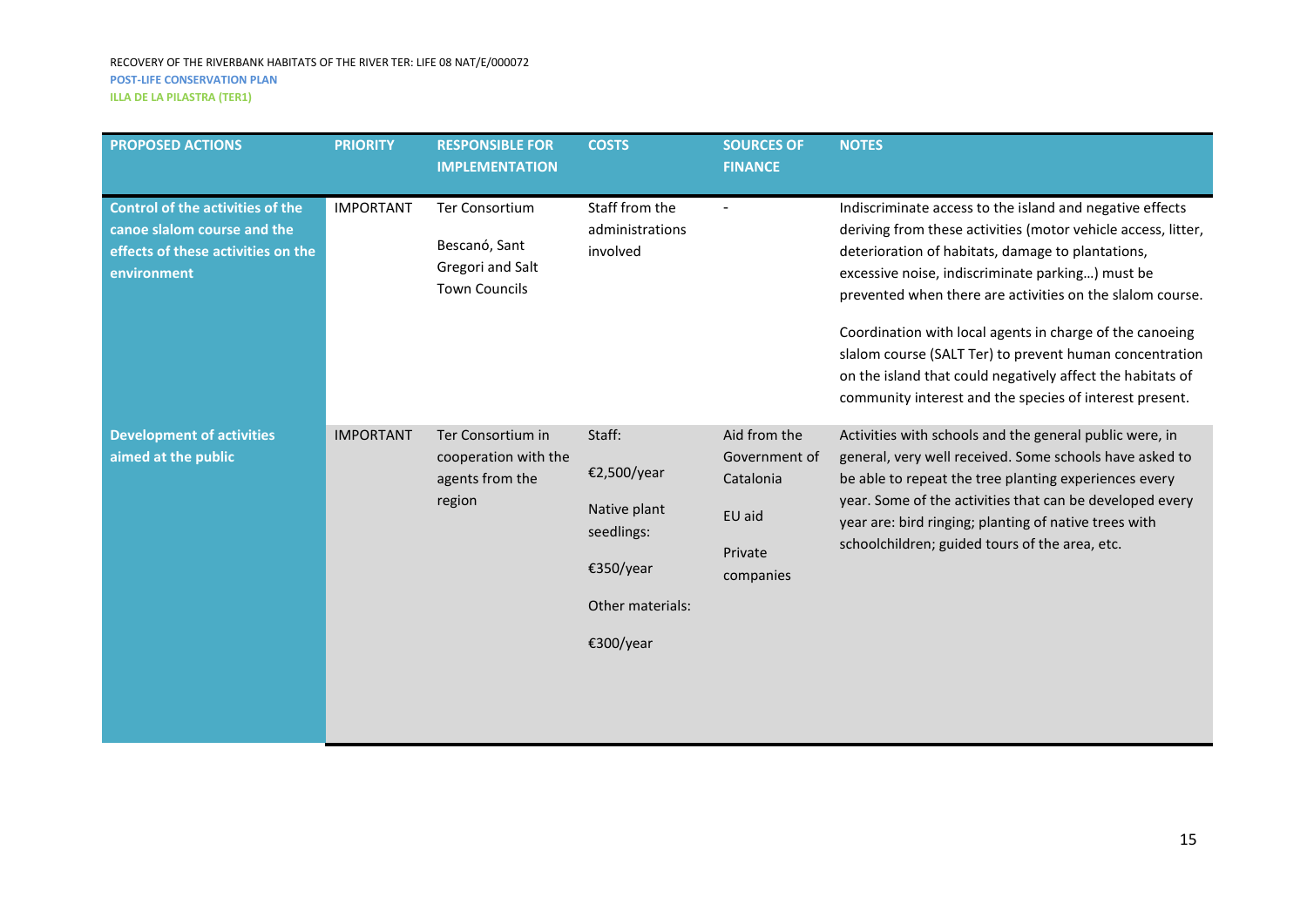#### RECOVERY OF THE RIVERBANK HABITATS OF THE RIVER TER: LIFE 08 NAT/E/000072 **POST-LIFE CONSERVATION PLAN**

**ILLA DE LA PILASTRA (TER1)**

| <b>PROPOSED ACTIONS</b>                                                        | <b>PRIORITY</b>  | <b>RESPONSIBLE FOR</b><br><b>IMPLEMENTATION</b>                                                                                                | <b>COSTS</b>                                                                                                                           | <b>SOURCES OF</b><br><b>FINANCE</b>                                          | <b>NOTES</b>                                                                                                                                                                                                                                                                                                                               |
|--------------------------------------------------------------------------------|------------------|------------------------------------------------------------------------------------------------------------------------------------------------|----------------------------------------------------------------------------------------------------------------------------------------|------------------------------------------------------------------------------|--------------------------------------------------------------------------------------------------------------------------------------------------------------------------------------------------------------------------------------------------------------------------------------------------------------------------------------------|
| <b>MANAGEMENT AND MONITORING:</b>                                              |                  |                                                                                                                                                |                                                                                                                                        |                                                                              |                                                                                                                                                                                                                                                                                                                                            |
| <b>MAINTENANCE OF THE</b><br><b>PROJECT WEBSITE</b><br>(OVERALL FOR ALL AREAS) | <b>IMPORTANT</b> | <b>Ter Consortium</b>                                                                                                                          | Staff: Ter<br>Consortium staff<br>communication<br>officer.<br>€1,000/year<br>Outside<br>assistance:<br>$domain + others$<br>€150/year | Aid from the<br>Government of<br>Catalonia<br>EU aid<br>Private<br>companies | Over the next 5 years (2014-2018), the website<br>http://www.liferipariater.com<br>must be operational. This activity must be carried out by<br>the consortium's own staff. On the website, the activities<br>aimed at the public held in these areas can be publicised<br>to raise awareness and improve knowledge of the<br>environment. |
| <b>SCIENTIFIC MONITORING</b><br>(OVERALL FOR ALL AREAS)                        | <b>IMPORTANT</b> | <b>Ter Consortium</b><br>Environmental<br>volunteering<br>Professorial Chair in<br>Mediterranean<br>Coastal Ecosystems<br>University of Girona | €15,000 period<br>2014-2018                                                                                                            | Aid from the<br>Government of<br>Catalonia<br>EU aid<br>Private<br>companies | The initial RIPARIA TER document already considered<br>that, once the project was over, a review should be<br>carried out of the state of the vegetation and the bird,<br>amphibian, reptile and mammal populations every 5<br>years, to which must be added the state of the<br>temporarily flooded areas.                                |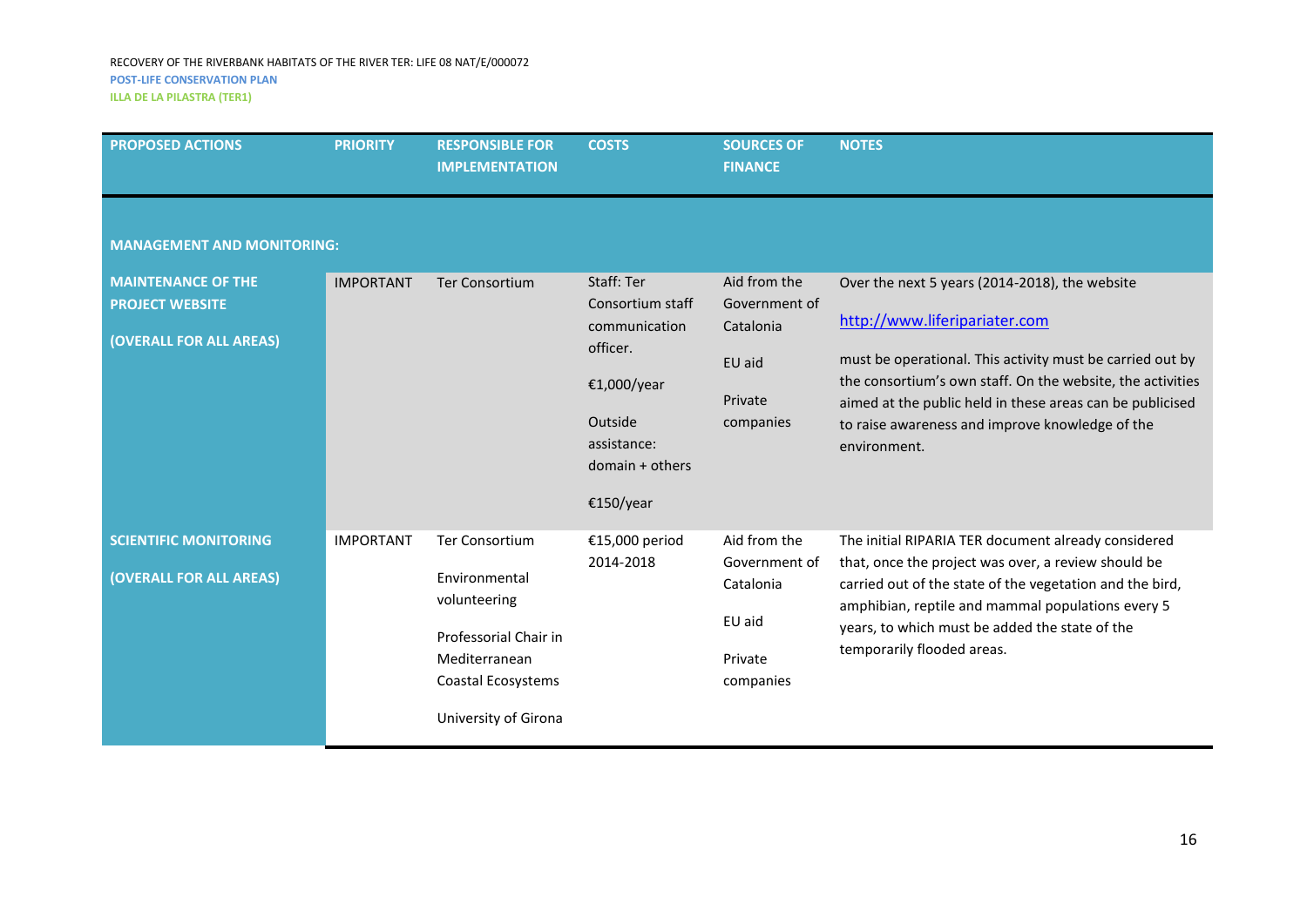| <b>PROPOSED ACTIONS</b>                                                                                                 | <b>PRIORITY</b>  | <b>RESPONSIBLE FOR</b><br><b>IMPLEMENTATION</b> | <b>COSTS</b>       | <b>SOURCES OF</b><br><b>FINANCE</b>                                 | <b>NOTES</b>                                                                                                                                                                                                                                                                                                                               |
|-------------------------------------------------------------------------------------------------------------------------|------------------|-------------------------------------------------|--------------------|---------------------------------------------------------------------|--------------------------------------------------------------------------------------------------------------------------------------------------------------------------------------------------------------------------------------------------------------------------------------------------------------------------------------------|
| <b>Coordination, implementation</b><br>and monitoring of the proposed<br>actions in the Post-LIFE<br>conservation plans | <b>NECESSARY</b> | Ter Consortium                                  | Organisation staff | Own sources<br>Aid from the<br>Government of<br>Catalonia<br>EU aid | An agreement will be signed, if necessary, with the<br>municipal councils detailing the contributions in cash or<br>in kind they will make in relation to the actions defined<br>and in order to commission the Ter Consortium to<br>manage the coordination, implementation and<br>monitoring of the Post-LIFE conservation plan actions. |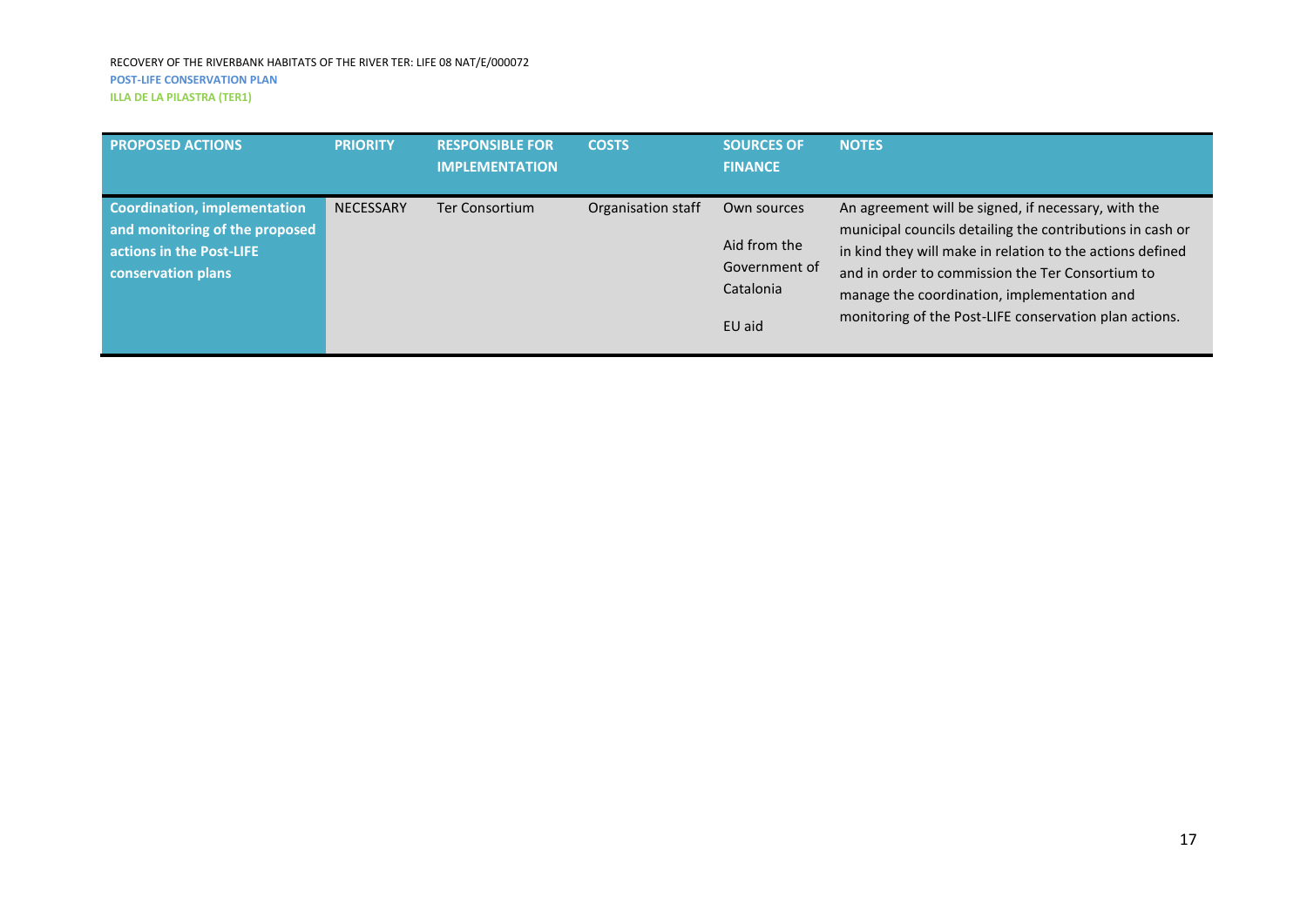# **Appendix:**

# <span id="page-17-0"></span>**PROPOSAL TO REGULATE ACCESS TO ILLA DE LA PILASTRA**

# (regulation of motor vehicle access restricted to authorised

services)

# *DETERMINING THE EXCEPTIONS TO THE RESTRICTED USE OF WHEELED TRANSPORT ON THE ISLAND TO PRESERVE ITS NATURAL VALUES*

This proposal lays the basis for determining exceptions to the restricted use of wheeled transport on the island to preserve its natural values.

Access to Illa de la Pilastra will be restricted for motor vehicles in general, but the local residents affected may obtain exceptional permission for access. The granting and issue of special permission for access will be the responsibility of the respective municipal councils, with a commitment to preserve the natural values of this landscape.

Sometimes, exceptionally, emergency vehicles, the fire, police or ambulance services and other services doing their duty may also drive on to it.

In issuing special permission, the following aspects must be taken into account:

#### **APPLICATION FOR EXCEPTIONAL MOTOR VEHICLE ACCESS TO ILLA DE LA PILASTRA**

#### *APPLICANT'S DETAILS*

First name and surnames or company name:

ID card number:

Address:

Town/City and Postcode

E-mail address:

Telephone(s):

*REASONS WHY MOTOR VEHICLE ACCESS TO ILLA DE LA PILASTRA IS BEING REQUESTED:*

Access to plot num.: ........... located on estate num. ........... with the following vehicle:

| Registration: | Make: | Model: |
|---------------|-------|--------|
|---------------|-------|--------|